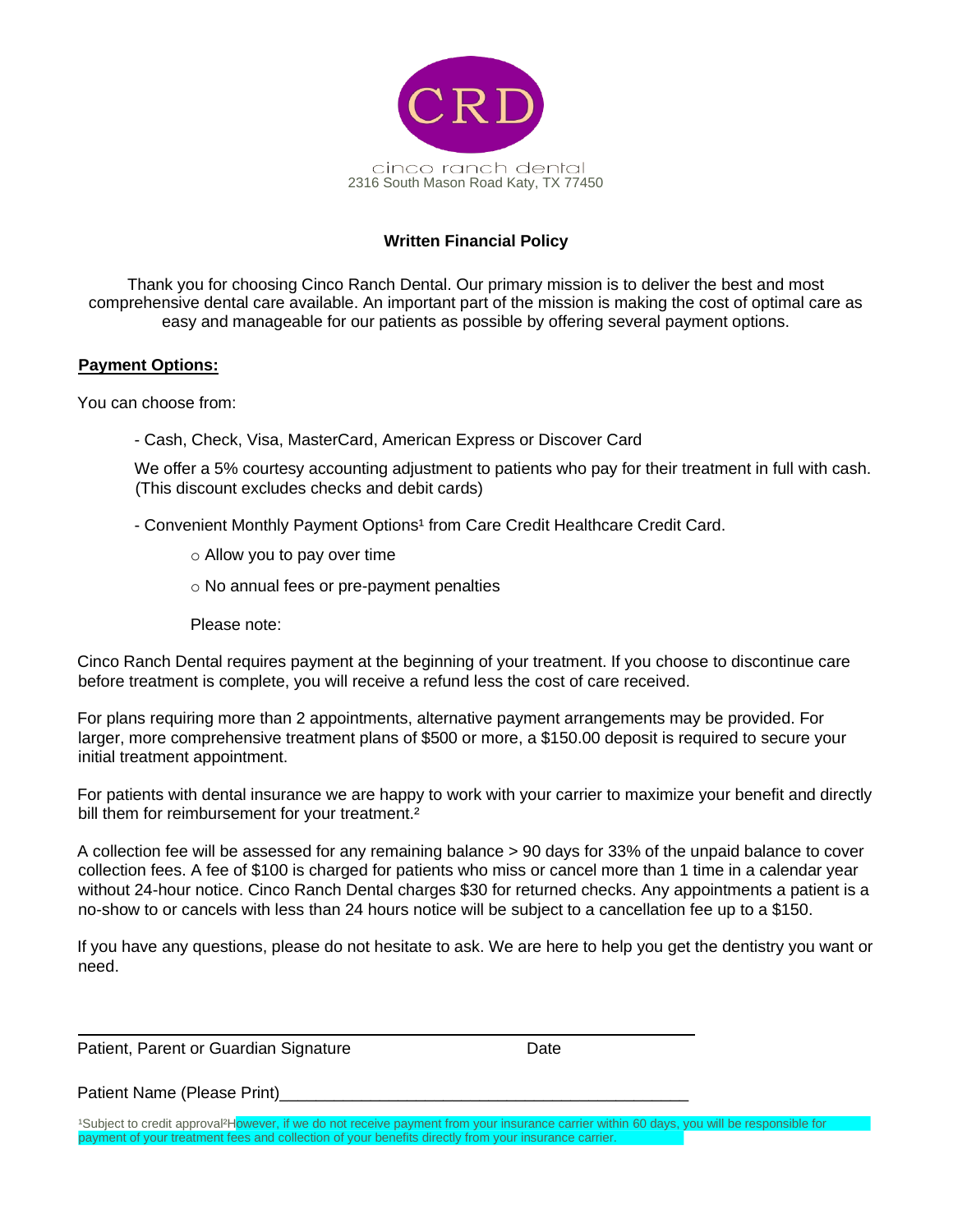

## **PREAUTHORIZATION TO TREAT MINORS CONSENT FORM**

## **Purpose: To allow minors of legal driving age (16 or older) to receive routine care and services at Cinco Ranch Dental without a parent or proxy present.**

For some families, it may be more convenient to have prior authorization in place that allows routine medical or dental care to be delivered to minors if a parent or legal guardian cannot be present to provide consent. If you would like to have such a preauthorization in place, please review and complete the following form authorizing treatment for your minor child in advance.

## **AUTHORIZATION:**

I have the legal right to preauthorize Cinco Ranch Dental and its personnel to deliver routine dental treatment and services to my child. Routine dental care and interventions may include, but are not limited to: Preventive and Restorative Treatment…dental cleanings, fluoride treatments, sealants, dental x-rays, fillings, pulp caps, stainless steel crowns, crowns, and root canals.

I request and authorize Cinco Ranch Dental and its personnel to deliver routine dental care to my child listed below as may be deemed necessary or advisable in the diagnosis and treatment of the minor child: The minor child: The event of an event of an event of an event of an event of an event of an event of an event of an event of an event of an event of an event of an event of an event of an emergency, I give the child's permission to make any emergency medical decisions for my child.

Parental contact information for questions regarding treatment of the minor child: Parent's Name Daytime Phone: Evening Phone: Cell Phone:

\_\_\_\_\_\_\_\_\_\_\_\_\_\_\_\_\_\_\_\_\_\_\_\_\_\_\_\_\_\_\_ \_\_\_\_\_\_\_\_\_\_\_\_\_\_\_\_\_\_\_\_\_\_\_\_\_\_\_\_\_\_

I hereby indemnify and hold harmless Cinco Ranch Dental and all their personnel from any and all liability for acting in reliance on the authorization. I also agree to accept financial responsibility for all care and services delivered pursuant to this authorization. This authorization is valid for one year (1) following the date signed below unless withdrawn in writing to Cinco Ranch Dental.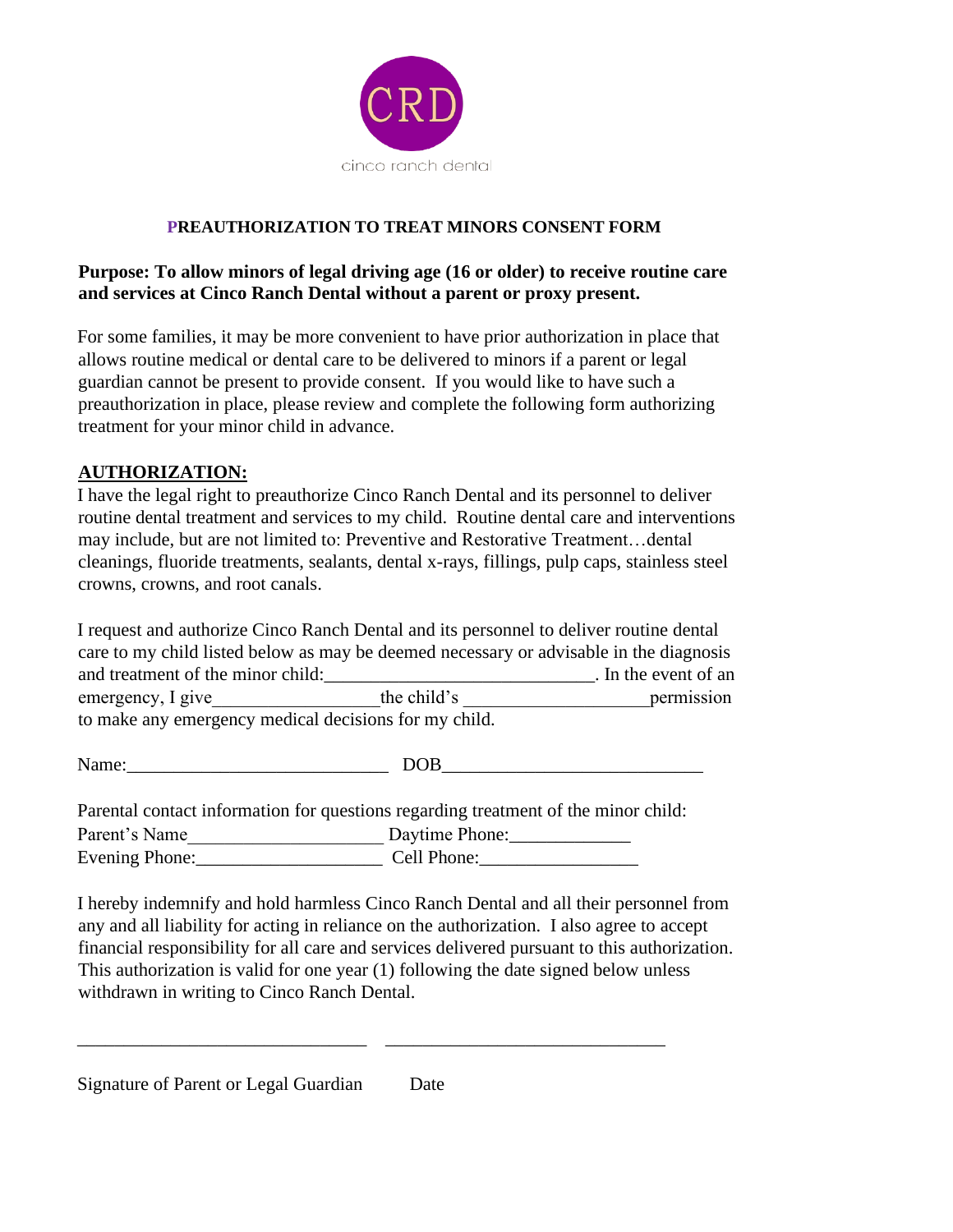#### **HIPAA OMNIBUS RULE**

### **PATIENT ACKNOWLEDGEMENT OF RECEIPT OF NOTICE OF PRIVACY PRACTICES AND CONSENT/ LIMITED AUTHORIZATION & RELEASE FORM**

You may refuse to sign this acknowledgement & authorization. In refusing we *may not be allowed* to process your insurance claims. Date:

The undersigned acknowledges receipt of a copy of the currently effective Notice of Privacy Practices for this healthcare facility. A copy of this signed, dated document shall be as effective as the original. **MY SIGNATURE WILL ALSO SERVE AS A PHI DOCUMENT RELEASE SHOULD I REQUEST TREATMENT OR RADIOGRAPHS BE SENT TO OTHER ATTENDING DOCTOR / FACILITYS IN THE FUTURE.** 

| Please <i>print</i> your name                                                                                                                                                                 | Please sign your name                                                                                                                                                                                                                                                                                                                                                          |
|-----------------------------------------------------------------------------------------------------------------------------------------------------------------------------------------------|--------------------------------------------------------------------------------------------------------------------------------------------------------------------------------------------------------------------------------------------------------------------------------------------------------------------------------------------------------------------------------|
| Legal Representative                                                                                                                                                                          | Description of Authority                                                                                                                                                                                                                                                                                                                                                       |
|                                                                                                                                                                                               | Your comments regarding Acknowledgements or Consents: ___________________________                                                                                                                                                                                                                                                                                              |
|                                                                                                                                                                                               | HOW DO YOU WANT TO BE ADDRESSED WHEN SUMMONED FROM THE RECEPTION AREA: $\Box$<br>First Name Only $\Box$ Proper Sir Name $\Box$ Other ________________________________                                                                                                                                                                                                          |
|                                                                                                                                                                                               | PLEASE LIST ANY OTHER PARTIES WHO CAN HAVE ACCESS TO YOUR HEALTH INFORMATION:<br>(This includes step parents, grandparents and any care takers who can have access to this patient's records):                                                                                                                                                                                 |
|                                                                                                                                                                                               |                                                                                                                                                                                                                                                                                                                                                                                |
| <b>INFORMATION VIA:</b>                                                                                                                                                                       | I AUTHORIZE CONTACT FROM THIS OFFICE TO <b>CONFIRM MY APPOINTMENTS, TREATMENT &amp; BILLING</b>                                                                                                                                                                                                                                                                                |
| $\Box$ Home Phone Confirmation $\Box$ Email Confirmation<br>$\Box$ Work Phone Confirmation $\Box$ Any of the Above                                                                            | □ Cell Phone Confirmation □ Text Message to my Cell Phone                                                                                                                                                                                                                                                                                                                      |
| I AUTHORIZE <b>INFORMATION ABOUT MY HEALTH</b> BE CONVEYED VIA:                                                                                                                               |                                                                                                                                                                                                                                                                                                                                                                                |
| $\Box$ Home Phone Confirmation $\Box$ Email Confirmation<br>□ Work Phone Confirmation □ Any of the Above                                                                                      | □ Cell Phone Confirmation □ Text Message to my Cell Phone                                                                                                                                                                                                                                                                                                                      |
| on behalf of this Healthcare Facility via:<br>Phone Message                                                                                                                                   | I APPROVE BEING CONTACTED ABOUT SPECIAL SERVICES, EVENTS, FUND RAISING EFFORTS or NEW HEALTH INFO<br>$\Box$ Any of the Above                                                                                                                                                                                                                                                   |
| $\Box$ Text Message<br>Email<br>$\Box$                                                                                                                                                        | $\Box$ None of the above (opt out)                                                                                                                                                                                                                                                                                                                                             |
|                                                                                                                                                                                               | In signing this HIPAA Patient Acknowledgement Form, you acknowledge and authorize, that this office may recommend products or services to<br>promote your improved health. This office may or may not receive third party remuneration from these affiliated companies.<br>We, under current HIPAA Omnibus Rule, provide you this information with your knowledge and consent. |
| Office Use Only<br>It was emergency treatment<br>I could not communicate with the patient<br>The patient refused to sign<br>The patient was unable to sign because<br>Other (please describe) | As Privacy Officer, I attempted to obtain the patient's (or representatives) signature on this Acknowledgement but did not because:<br>Sianature of Privacy Officer                                                                                                                                                                                                            |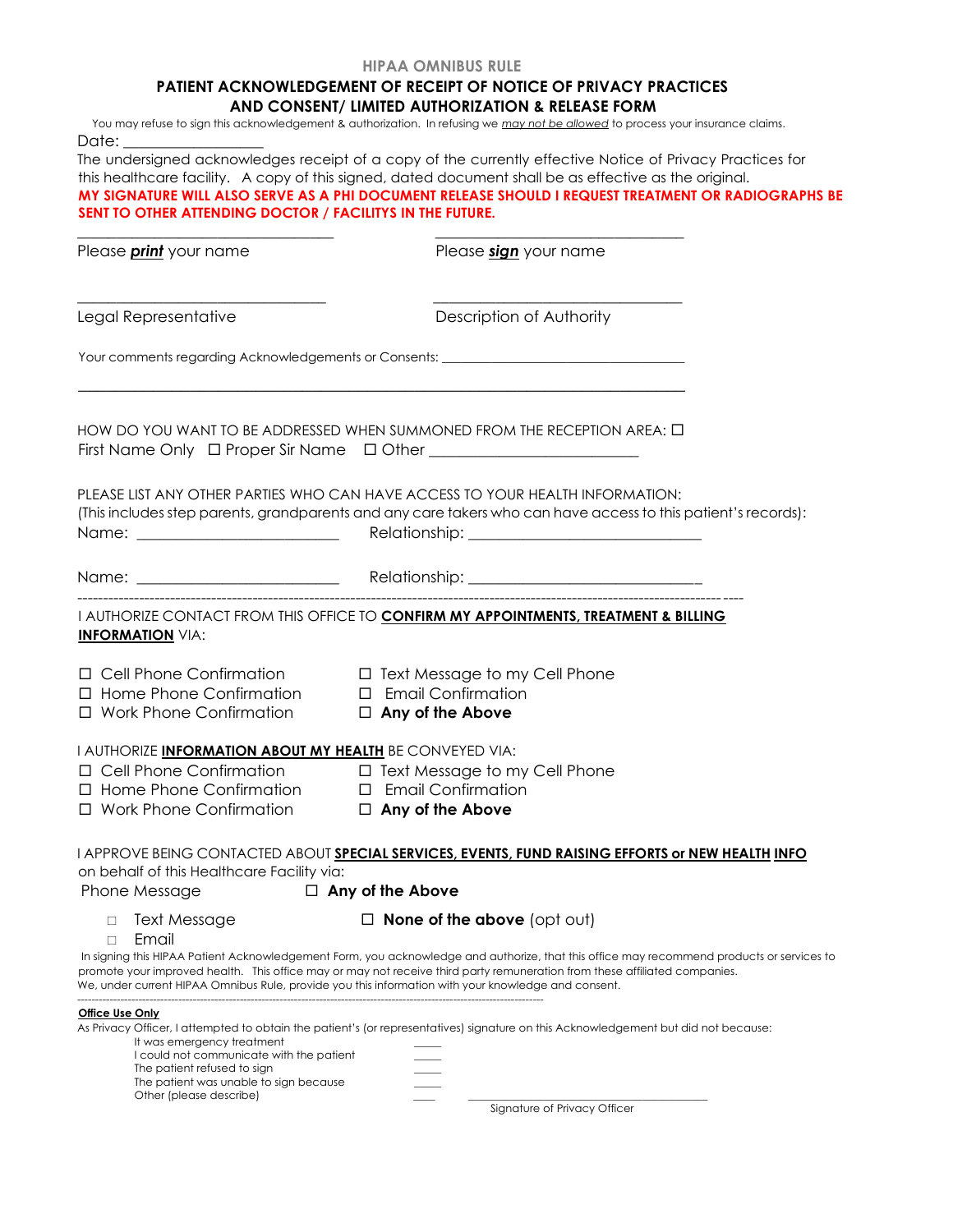#### *RECORD RELEASE TO PATIENT*  **AUTHORIZATION FOR USE AND DISCLOSURE OF PROTECTED HEALTH INFORMATION (PHI)**

# **TO INCLUDE SUPER CONFIDENTIAL PHI DIRECTLY TO THE PATIENT**

|                                                                                                                | , (Name of Patient making Request), hereby |
|----------------------------------------------------------------------------------------------------------------|--------------------------------------------|
| request an copy of my health records and authorize                                                             | (hereafter                                 |
| collectively referred to as "this Healthcare Facility") to use and disclose a copy of my health records to me. |                                            |

I prefer my records be sent to me in the following format, but understand that by law, the records can be sent in any electronic format similar if the format I desire is not available. I know this Healthcare Facility will supply me these records within 30 days of this request and will contact me should there be any reason they need to extend this time frame. I understand, by law this Healthcare Facility and request an extension for more time but, can only request an extension, once for an additional 30 days. The format which I prefer to receive my electronic records in is:

| $\square$ Email a word document to (email address): $\_\_$ |  |  |
|------------------------------------------------------------|--|--|
| $\square$ Email a PDF copy to (email address): $\square$   |  |  |
|                                                            |  |  |
| $\Box$ Send a hard copy to (address: $\Box$                |  |  |
|                                                            |  |  |
|                                                            |  |  |

I specifically authorize this Healthcare Facility to use and disclose verbally, by mail, fax or unencrypted email, the following types of *super-confidential information* as stated in the NOPP (initial where appropriate):

HIV records (including HIV test results) and sexually transmissible diseases

Alcohol and substance abuse diagnosis and treatment records

Psychotherapy records

□ Not Applicable

The undersigned does hereby release, hold harmless and agree to indemnify this Healthcare Facility, its employees and agents for any and all liability (including but not limited to negligence) arising out of or occurring under this authorization. I understand that my records may be subject to re-disclosure by recipient(s) and unprotected by federal or state law; that this authorization remains effective until this Healthcare Facility is in actual receipt of a signed revocation or until the records retention period required under federal and state law has expired and the records have been destroyed; that I have the right to revoke this authorization at any time, provided I do so in writing; that I have been given an opportunity to ask questions; that I have received a copy of the signed authorization; that I may inspect a copy of my protected health information to be used or disclosed under this authorization; that this Healthcare Facility has not conditioned provision of services to or treatment of me upon receipt of this signed authorization; and that I may refuse to sign this authorization. A copy of this signed, dated Authorization shall be as effective as the original.

| (Print name and sign)                                                                                                | Date: _______________    |  |
|----------------------------------------------------------------------------------------------------------------------|--------------------------|--|
|                                                                                                                      | Date: __________________ |  |
| (Print name, sign, and describe authority below)                                                                     |                          |  |
| <b>OFFICE USE ONLY</b>                                                                                               |                          |  |
|                                                                                                                      |                          |  |
| Describe what alternative communications were accepted this day of the case of the communications were accepted this |                          |  |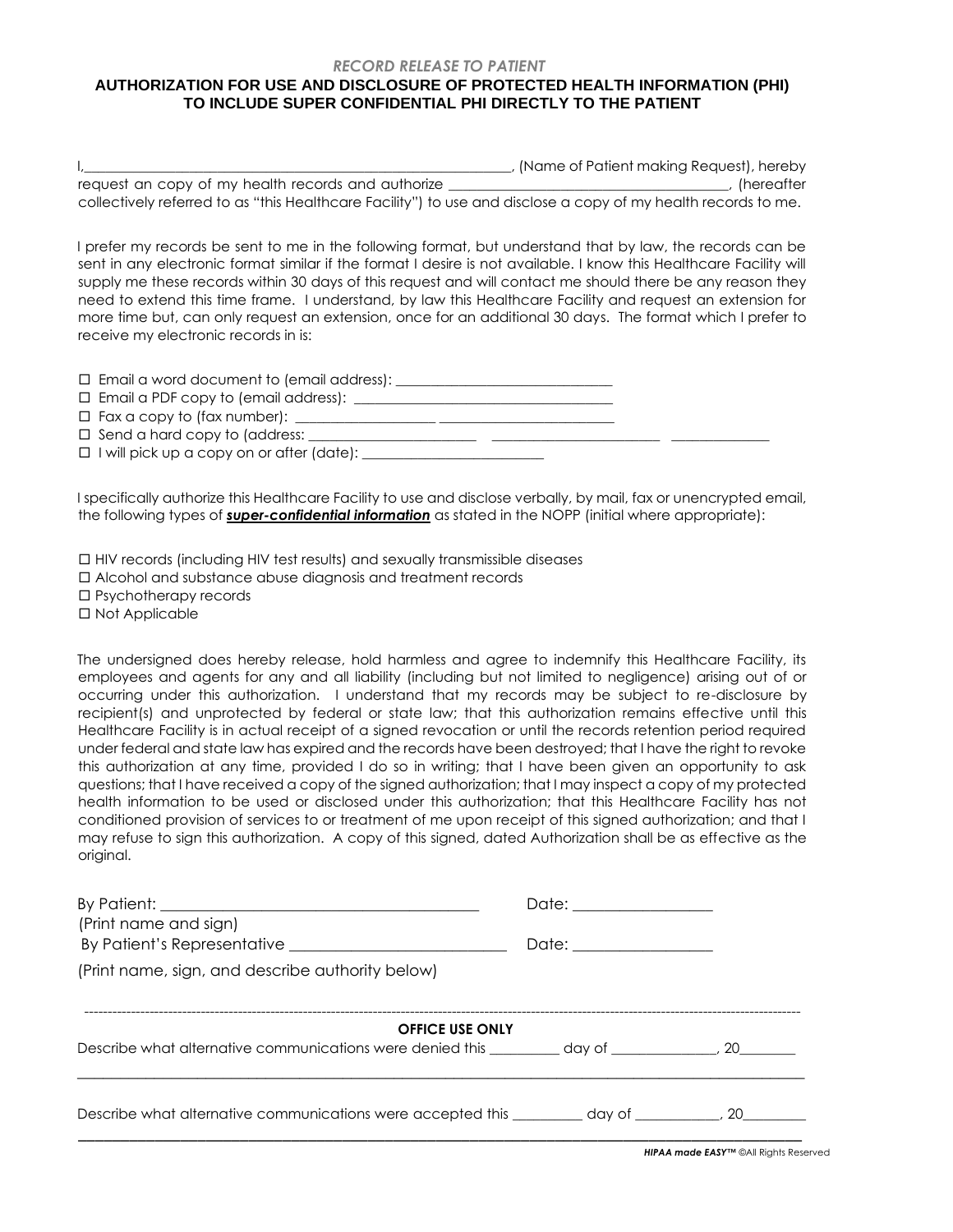## W E L C  $\Box$  $\mathbf T$ PATIENT INFORMATION **DENTAL INSURANCE**

| e. |  |
|----|--|

Patient SS# Occupation\_ Employer Employer Address Employer Phone

Spouse's Name

Spouse's Employer

Birthdate

Occupation\_

Who is responsible for this account? **Relationship to Patient** 

| <b>FRICHI Example 200 Contract Constitution Constitution Constitution Constitution Constitution Constitution</b> |       |     | relationship to Fattern                                          |                                   |
|------------------------------------------------------------------------------------------------------------------|-------|-----|------------------------------------------------------------------|-----------------------------------|
| Address                                                                                                          |       |     | Insurance Co.                                                    |                                   |
|                                                                                                                  |       |     |                                                                  |                                   |
| City                                                                                                             | State | Zip | Is patient covered by additional insurance?<br>Subscriber's Name | $\Box$ Yes $\Box$                 |
| □ Single ■ Married ■ Widowed ■ Separated ■ Divorced                                                              |       |     |                                                                  | $SS# \underbrace{\qquad \qquad }$ |
|                                                                                                                  |       |     | Relationship to Patient                                          |                                   |
| Occupation                                                                                                       |       |     |                                                                  |                                   |
|                                                                                                                  |       |     |                                                                  |                                   |
| <b>Employer Address</b>                                                                                          |       |     | ASSIGNMENT AND RELEASE                                           |                                   |

I, the undersigned certify that I (or my dependent) have insurance coverage with and assign directly to all insurance benefits, if any, Dr. otherwise payable to me for services rendered. I understand that I am financially

No

responsible for all charges whether or not paid by insurance. I hereby authorize the doctor to release all information necessary to secure the payment of benefits. I authorize the use of this signature on all insurance submissions

Date

Responsible Party Signature

Relationship

# PHONE NUMBERS

Whom may we thank for referring you?

Home Work Ext Spouse's Work Email Best time and place to reach you

IN CASE OF EMERGENCY, CONTACT (Specify someone who does not live in your household.)

 $-$  SS#  $-$ 

Name

Relationship

Home Phone

Work Phone

# **DENTAL HISTORY**

| Reason for today's visit                  |                      | Burning sensation<br>on tonque | $Yes$ No             | Loose teeth or broken<br>fillings             | $\Box$ Yes $\Box$ No |
|-------------------------------------------|----------------------|--------------------------------|----------------------|-----------------------------------------------|----------------------|
|                                           |                      | Chew on one side<br>of mouth   | $\Box$ Yes $\Box$ No | Mouth breathing                               | $\Box$ Yes $\Box$ No |
| <b>Former Dentist</b>                     |                      |                                |                      | Mouth pain, brushing                          | $\Box$ Yes $\Box$ No |
|                                           |                      | Cigarette, pipe or             | $\Box$ Yes $\Box$ No | Orthodontic treatment                         | $\Box$ Yes $\Box$ No |
|                                           |                      | cigar smoking                  |                      | Pain around ear                               | $\Box$ Yes $\Box$ No |
|                                           |                      | Clicking or popping jaw        | $\Box$ Yes $\Box$ No | Periodontal treatment                         | $\Box$ Yes $\Box$ No |
|                                           |                      | Dry mouth                      | $Yes$ $No$           | Sensitivity to cold                           | $\Box$ Yes $\Box$ No |
|                                           |                      | Fingernail biting              | $\Box$ Yes $\Box$ No | Sensitivity to heat                           | $\Box$ Yes $\Box$ No |
| Date of last dental X-rays                |                      | Food collection between        | $\Box$ Yes $\Box$ No | Sensitivity to sweets                         | $\Box$ Yes $\Box$ No |
| Place a mark on "Yes" or "No" to indicate |                      | the teeth                      |                      | Sensitivity when biting                       | $\Box$ Yes $\Box$ No |
| if you have had any of the following:     |                      | Foreign objects                | $\Box$ Yes $\Box$ No | Sores or growths in                           | $\Box$ Yes $\Box$ No |
|                                           |                      | Grinding teeth                 | $\Box$ Yes $\Box$ No | your mouth                                    |                      |
| Bad breath                                | $\Box$ Yes $\Box$ No | Gums swollen or tender         | $\Box$ Yes $\Box$ No |                                               |                      |
| Bleeding gums                             | $\Box$ Yes $\Box$ No | Jaw pain or tiredness          | $\Box$ Yes $\Box$ No | How often do you floss? _____________________ |                      |
| Blisters on lips or mouth                 | $\Box$ Yes $\Box$ No | in or cheek biting             | Yes INO              | How often do you brush?                       |                      |